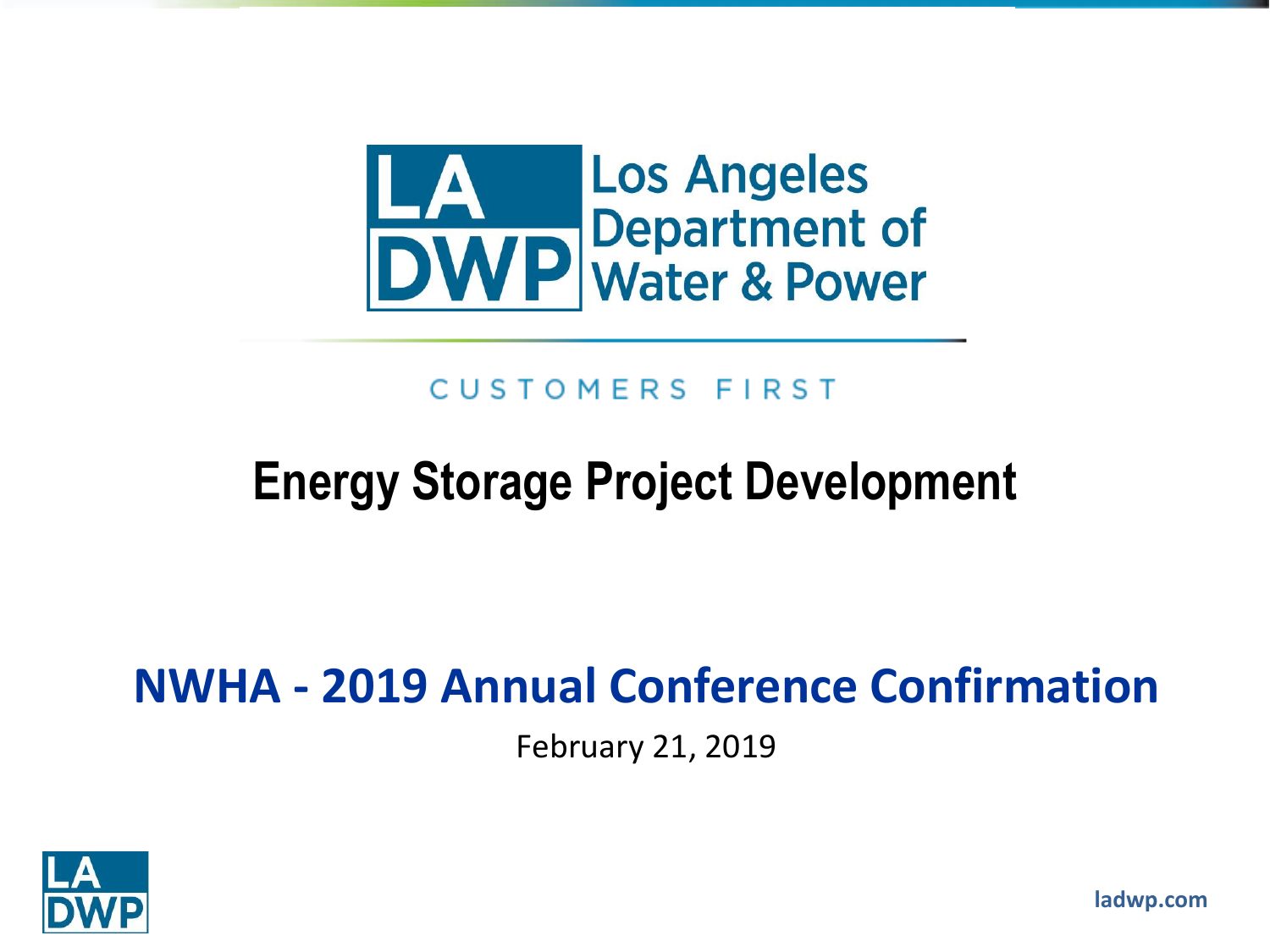## Agenda

Background

Importance of Energy Storage

Renewable Curtailment Challenges

Project Objective

Castaic Power Plant

Project Parameters and Considerations

Physical Constraints

Conceptual Proposal

Diversity of Energy Storage

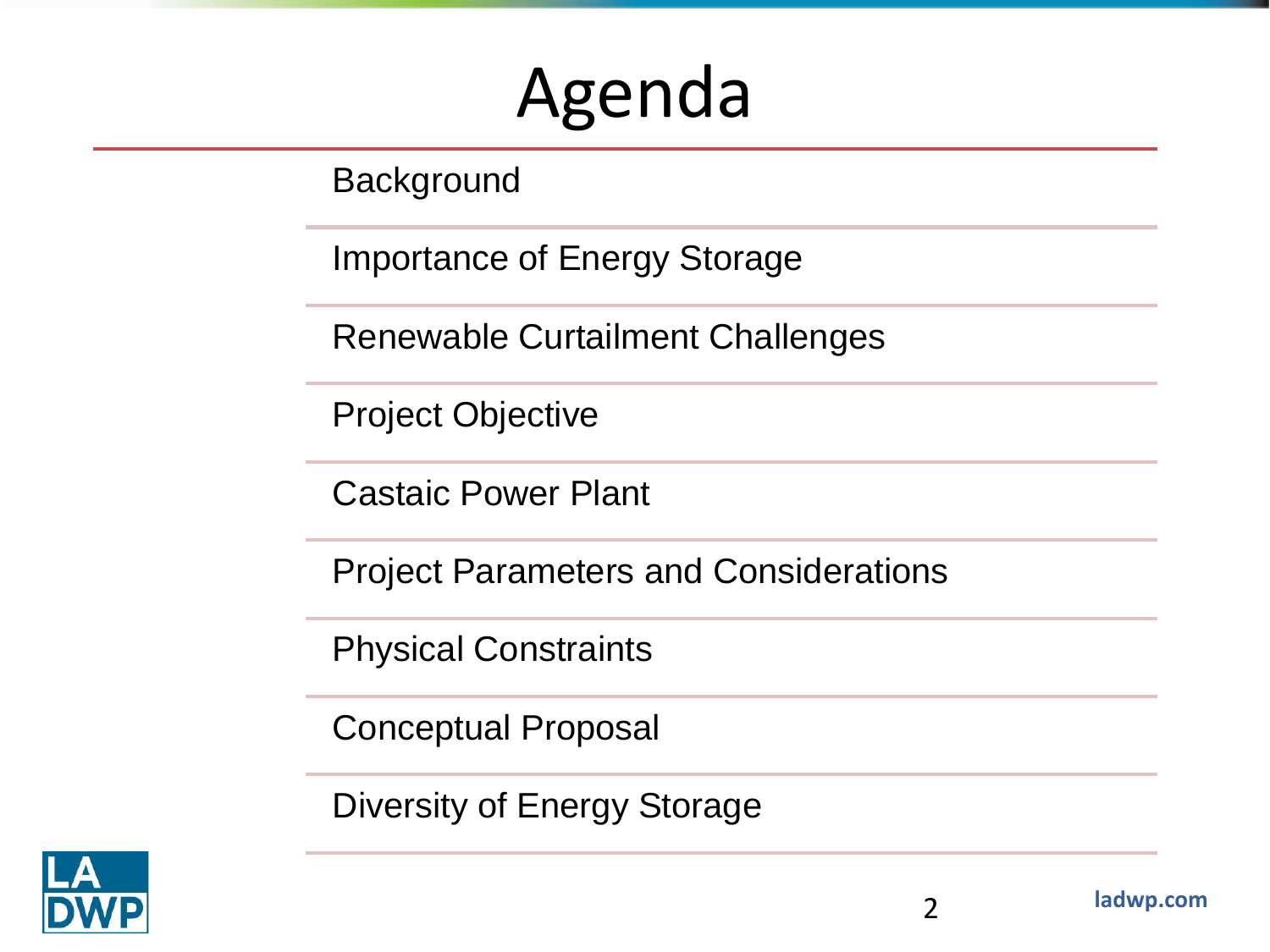## Background

- California mandated RPS generation goals (33% by 2020, 50% by 2030, and 100% by 2045)
- These goals are creating significant amounts of excess solar and wind energy.
- While LADWP has deployed batteries as one of several energy storage options, hydro-based Pumped Storage is a proven technology that can be cost effective and potentially less environmentally impactful.
- To date, LADWP has installed two pilot battery projects. The larger of the two has a total cost of \$30M.

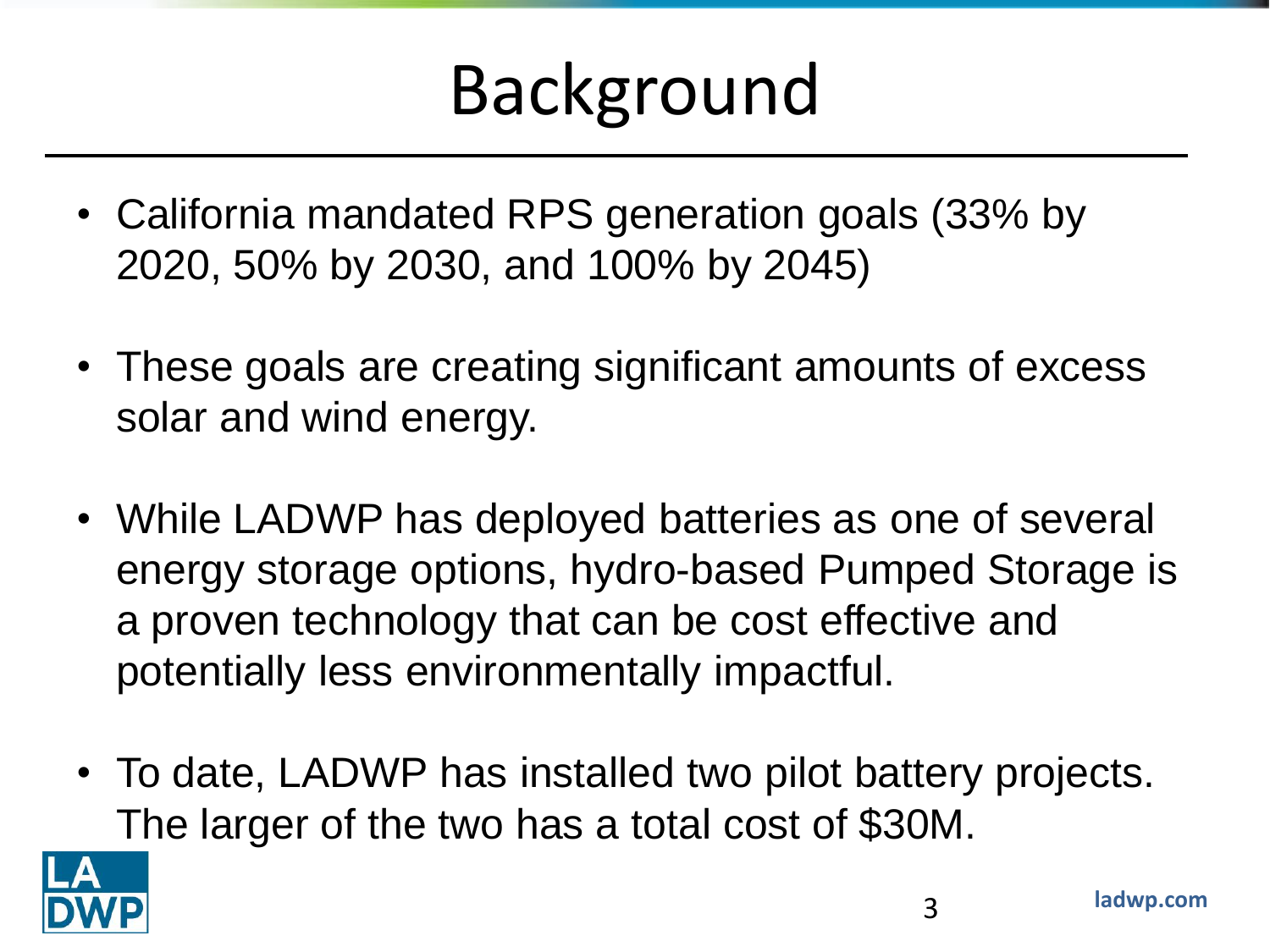## Importance of Energy Storage

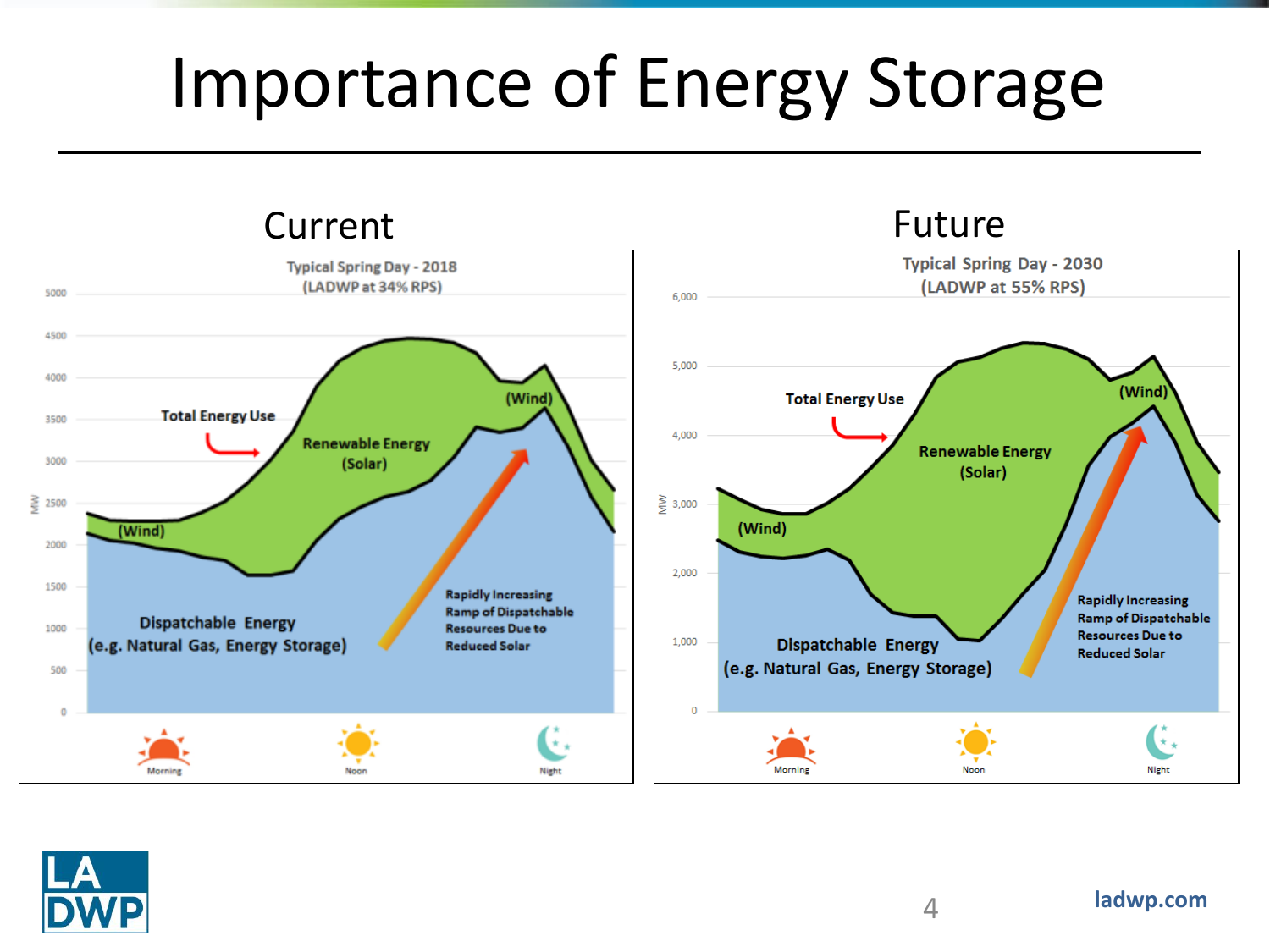## **California** Renewable Curtailment Challenges

Wind and solar curtailment totals by month



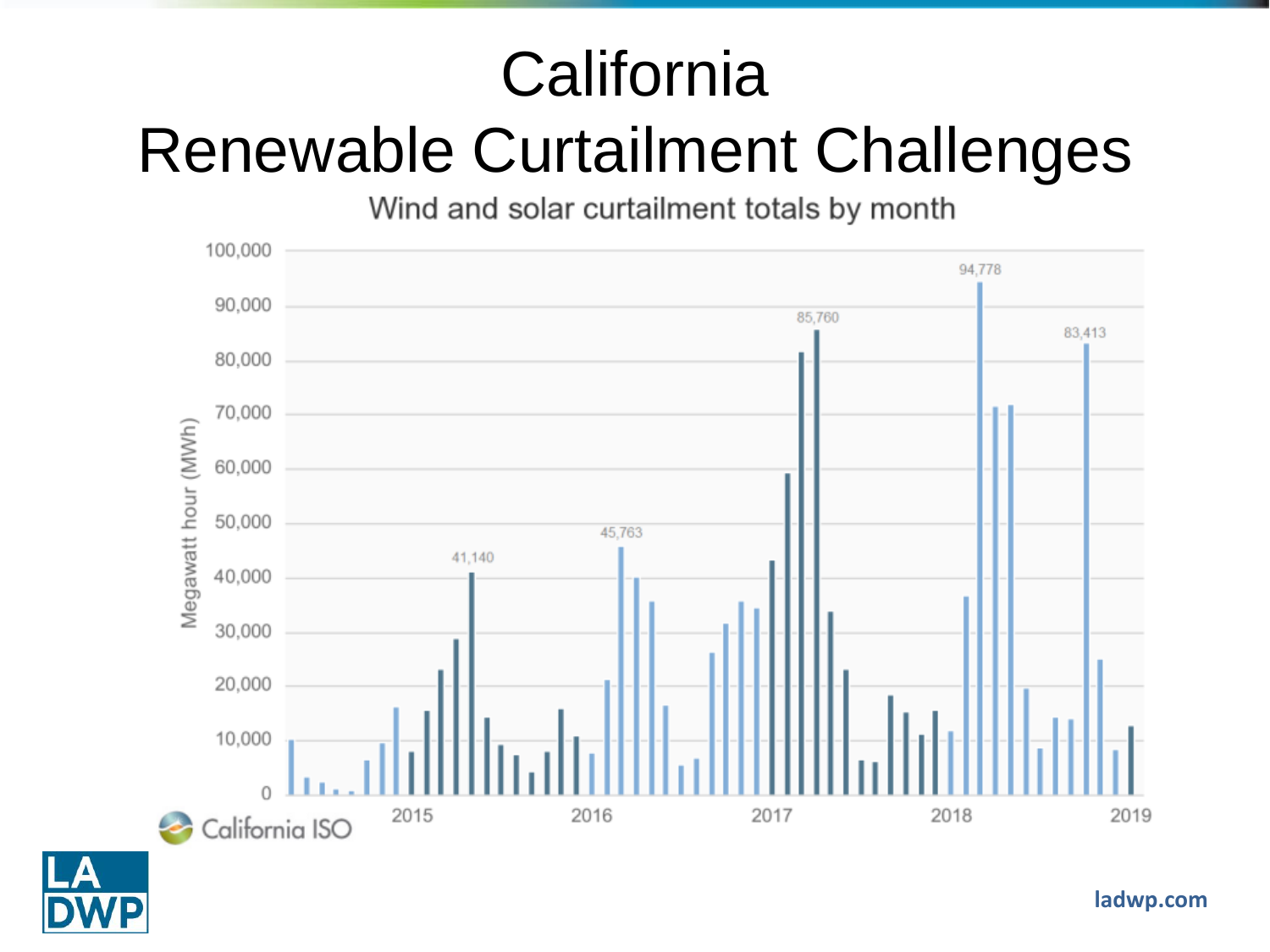## Project Objective

Cost effectively store energy, using over generation from solar and wind as well as "off-peak" energy.

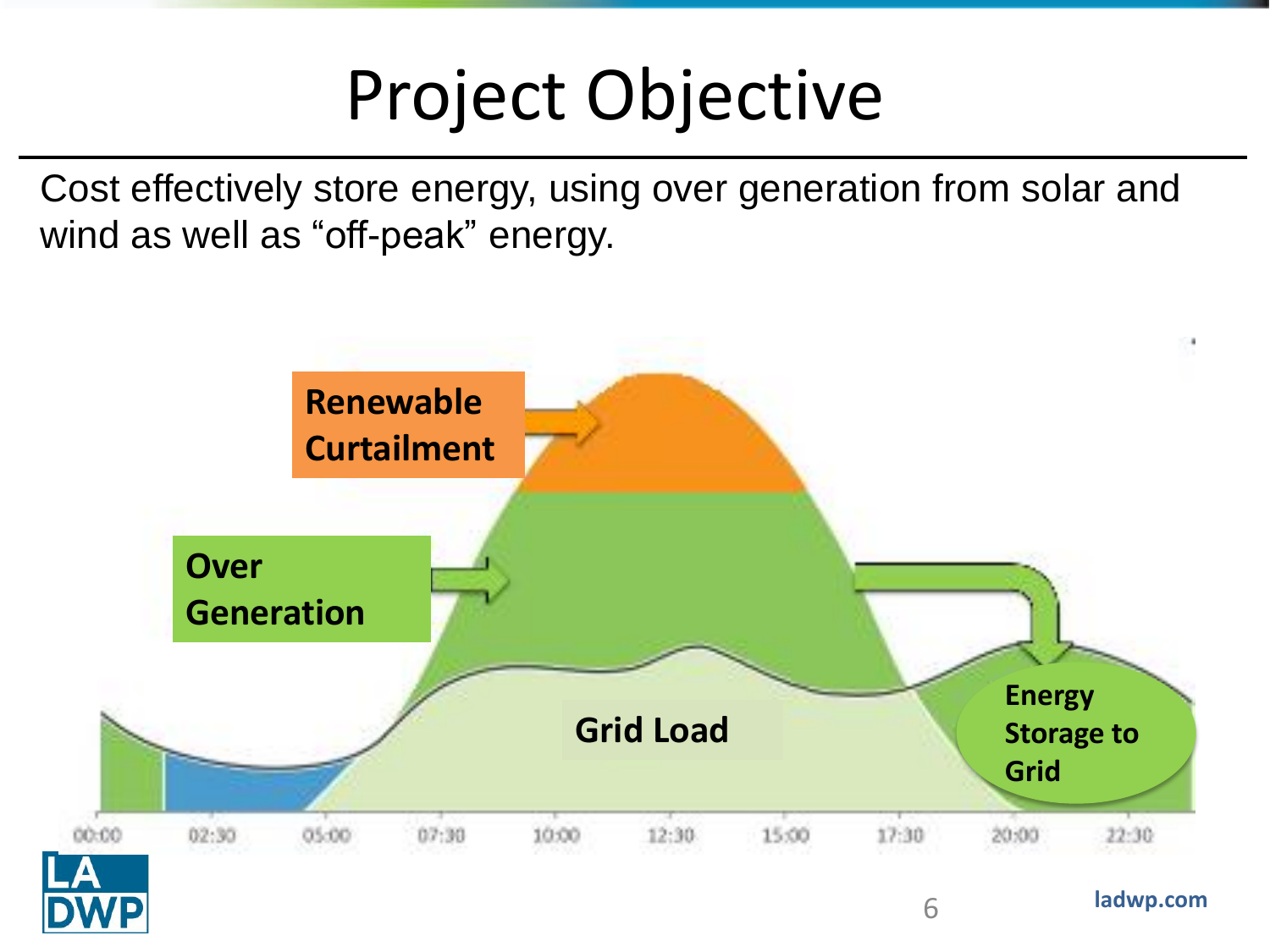#### Castaic Power Plant – 1250 MW

- Castaic is sited on west branch of California State Aqueduct
- The Project is a cooperative venture between LADWP and the California Department of Water Resources (DWR)
- Castaic was developed to help follow LADWP system load and provide for spinning reserve requirements



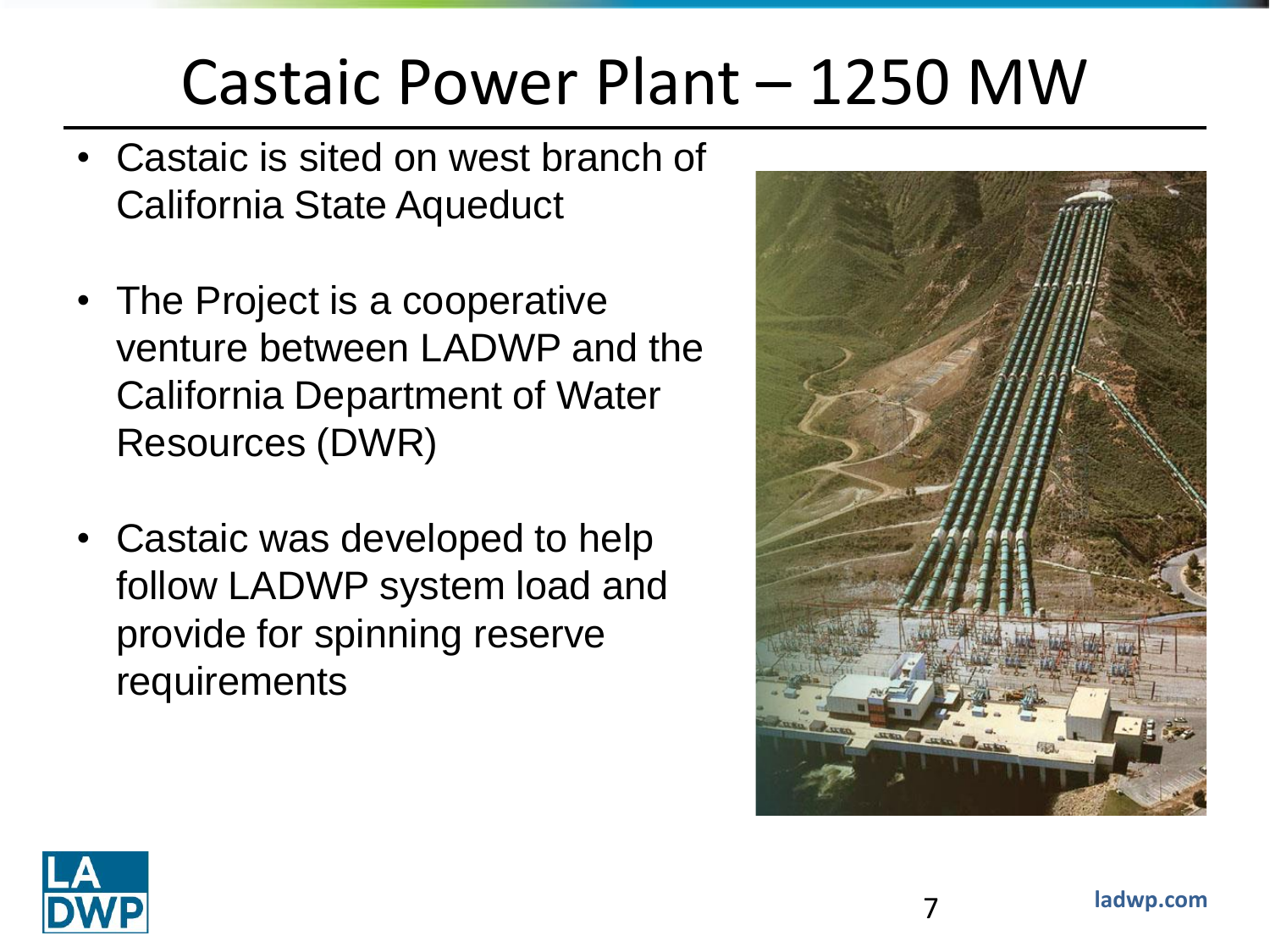## Project Parameters and Considerations

- Roundtrip Efficiency
	- Tunnel losses
	- Existing generation
	- Unit Losses(New Equipment)
	- Booster Pumps
	- Recovery generation



8

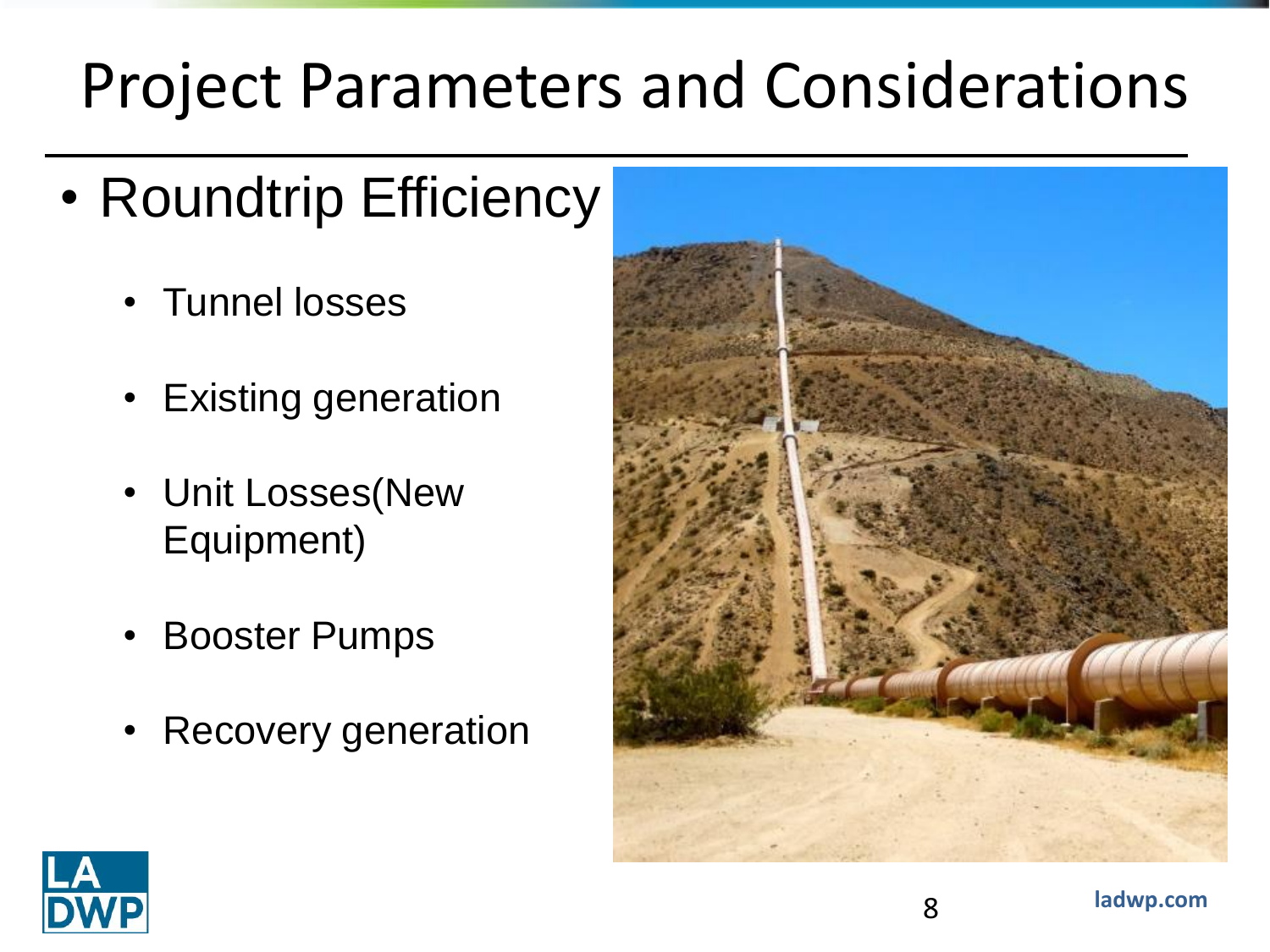## Project Parameters and Considerations

- Cost Effective
	- Pay Back Period (50 year asset)
	- Cost Drivers (Steel for the penstock)
- Facility Sizing
	- Capacity for pumping (MW)
	- Energy to be stored (MWh)
	- Transmission & Main Banks



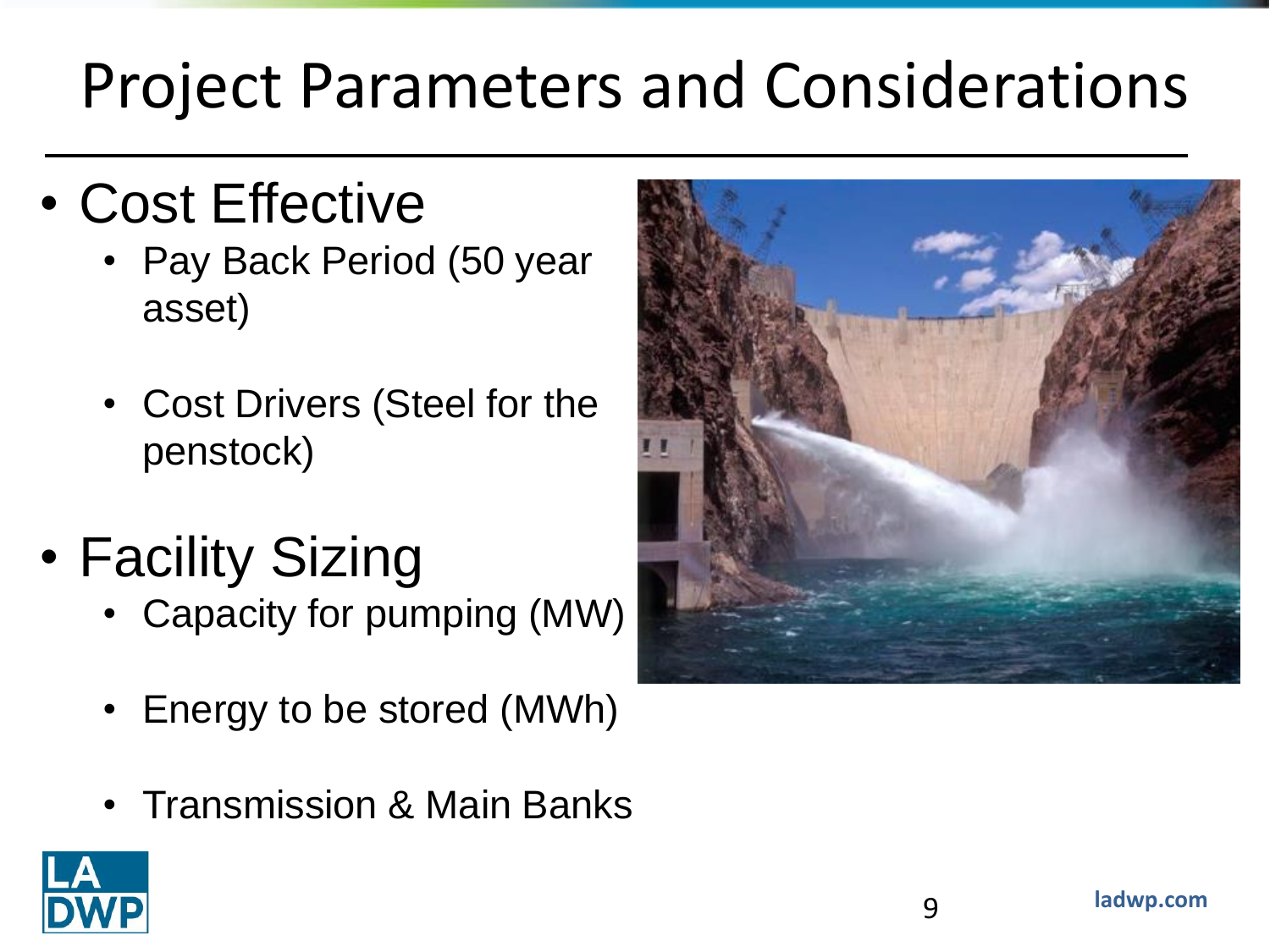## Physical Constraints

- Topography
	- Site Accessibility
	- Visibility of construction
- Bathymetry
	- **Water Depth**
- Hydrology
	- Hydraulic Modeling
	- **Lake level fluctuation**
	- Water deliver schedule

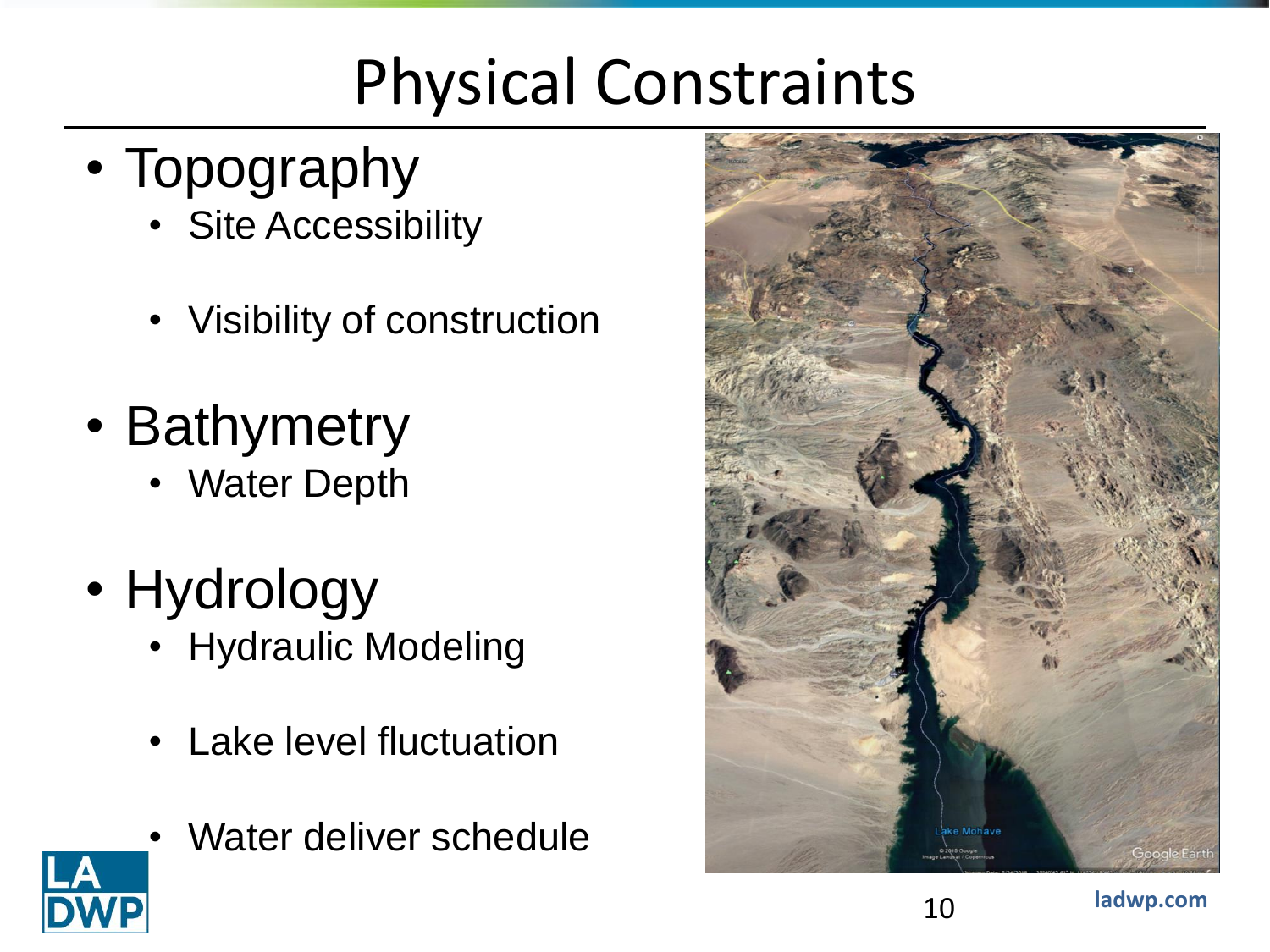#### Conceptual Proposal